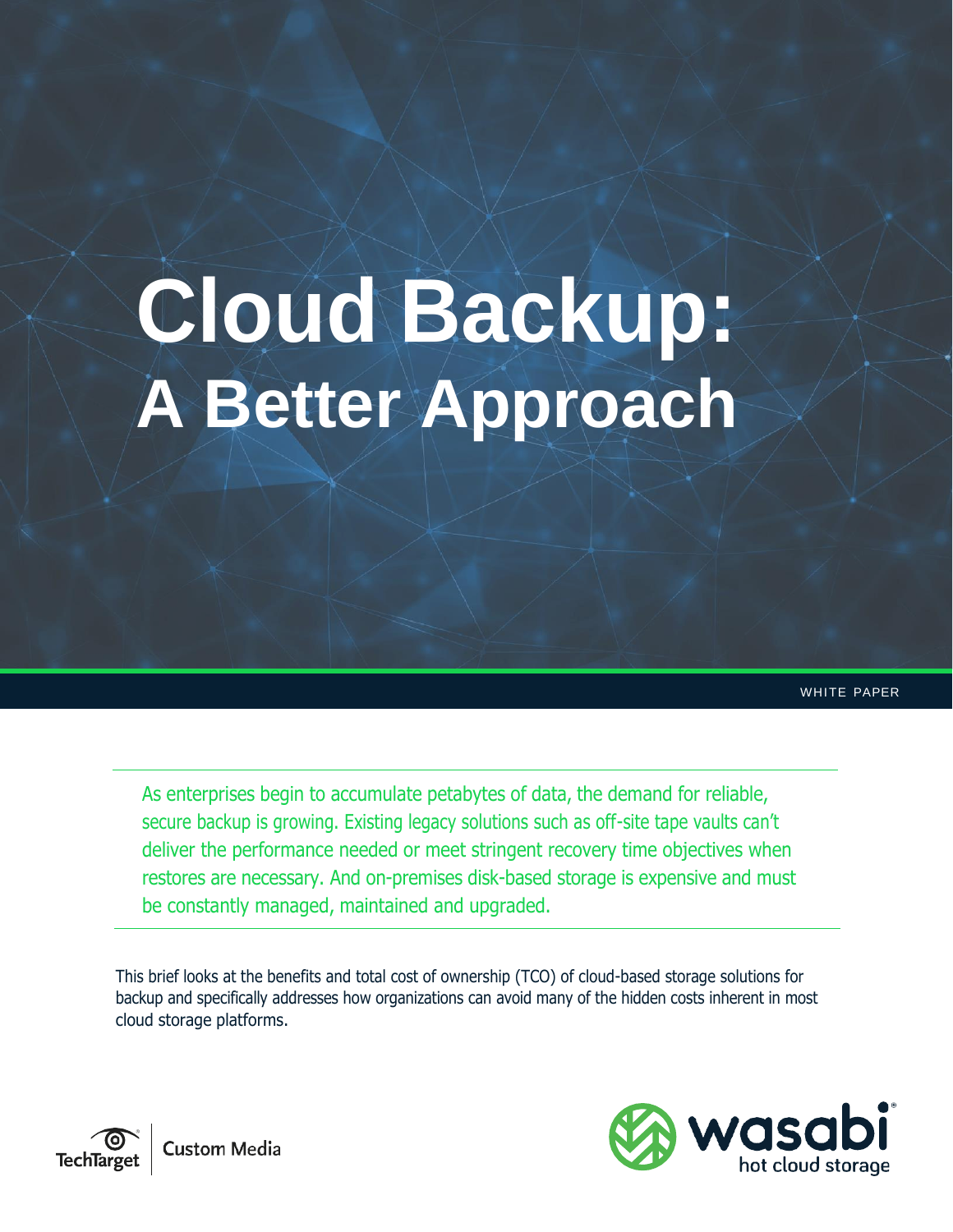## The data deluge accelerates

The world reached the zettabyte age in 2012, when the amount of new data created that year first reached 1 ZB, or a million petabytes. By 2018, that number reached 33 ZB, and according to a recent Forbes article, the amount of new data will increase to 175 ZB by 2025, thanks in large part to the amount of unstructured data now being collected.<sup>1</sup> To compound the problem, enterprises increasingly want to retain—or even hoard—all that data, keeping it on hand in the off chance that old data could be put to new uses as more analytics tools emerge. For example, energy companies are mining archived seismic data to find new sources of oil and gas.

As the amount of data balloons, the role of backup becomes increasingly important. What good is retaining years of data if a simple outage means it is lost forever? Yet surprisingly, more than half of all enterprise data is not backed up regularly<sup>2</sup>, and about 20% of folders are never backed up at all<sup>3</sup>. As businesses retain data for longer archival periods, the expense of keeping several years' worth of data also grows. And for many organizations, the cost to keep it all becomes excessive, forcing exceedingly difficult decisions over whether to delete data that might become a valuable asset in the future.

> **The data explosion has been echoed by the growth of cloud storage, a market projected to reach \$100 billion by 2023.**

### Backup strategies evolve

The role of backup is also changing because of the sheer volume of data involved. Of course, backup is a critical element of any business continuity and disaster recovery plan. And as data privacy regulations worldwide grow more stringent, backup's role in compliance, governance and legal hold requirements puts pressure on organizations to ensure backups are reliable and secure.

"While nearly 90% of [companies](https://www.helpnetsecurity.com/2020/04/03/back-up-data/) are backing up data, only 41% do it daily," Help Net Security, April 3, 2020

However, keeping up with the accelerating data growth by using tape and on-site (or remote) disk secondary storage presents a clear scalability challenge, and the sheer volume of data may make those approaches to backup insufficient to meet recovery point and recovery time objectives (RPO/RTO). Additionally, the challenges of backing up client devices, SaaS application data, and physical and virtual servers, whether on premises or in the cloud, can be overwhelmingly difficult and put a strain on valuable IT resources that could be better utilized elsewhere. Even data migrations in upgrading to newer on-premises backup solutions can present availability and data loss risks.

As a result, many enterprises are now looking to cloudbased backups and storage to get out of the on-prem data center business and eliminate the management and risks associated with physical backup products.

### Cloud storage matures

The data explosion has been echoed by the growth of cloud storage, a market projected to reach Ƹ100 billion by 2023. There are many benefits to adopting cloud storage for backups, including:

- The availability and redundancy inherent in major cloud platforms
- Certifications for tier-three or tier-four data centers that deliver four nines uptime or better
- Adherence to security standards like CJIS, FedRAMP, HIPAA and PCI DSS, to name a few
- Exabyte scalability and beyond to support unfettered growth of even the largest enterprises
- Both physical and identity and access management security comparable to that at Fort Knox

Of course, all cloud storage is not created equal. Enterprises that are evaluating cloud storage providers need to understand and consider all the costs. For example, for all the benefits of AWS, some critical cost factors can be overlooked and rapidly add up.

First, there are storage costs that are charged per gigabyte per month. Next, there are API costs to perform operations on stored data—and both read and write requests incur charges for access. Most significant, users pay egress or data transfer charges every time data is moved either outside

<sup>&</sup>quot;175 Zettabytes by 2025," Forbes, Nov. 27, 2020

<sup>3</sup> "10 shocking data loss and disaster recovery [statistics,"](https://www.comparitech.com/data-recovery-software/disaster-recovery-data-loss-statistics/) Comparitech, March 2, 2020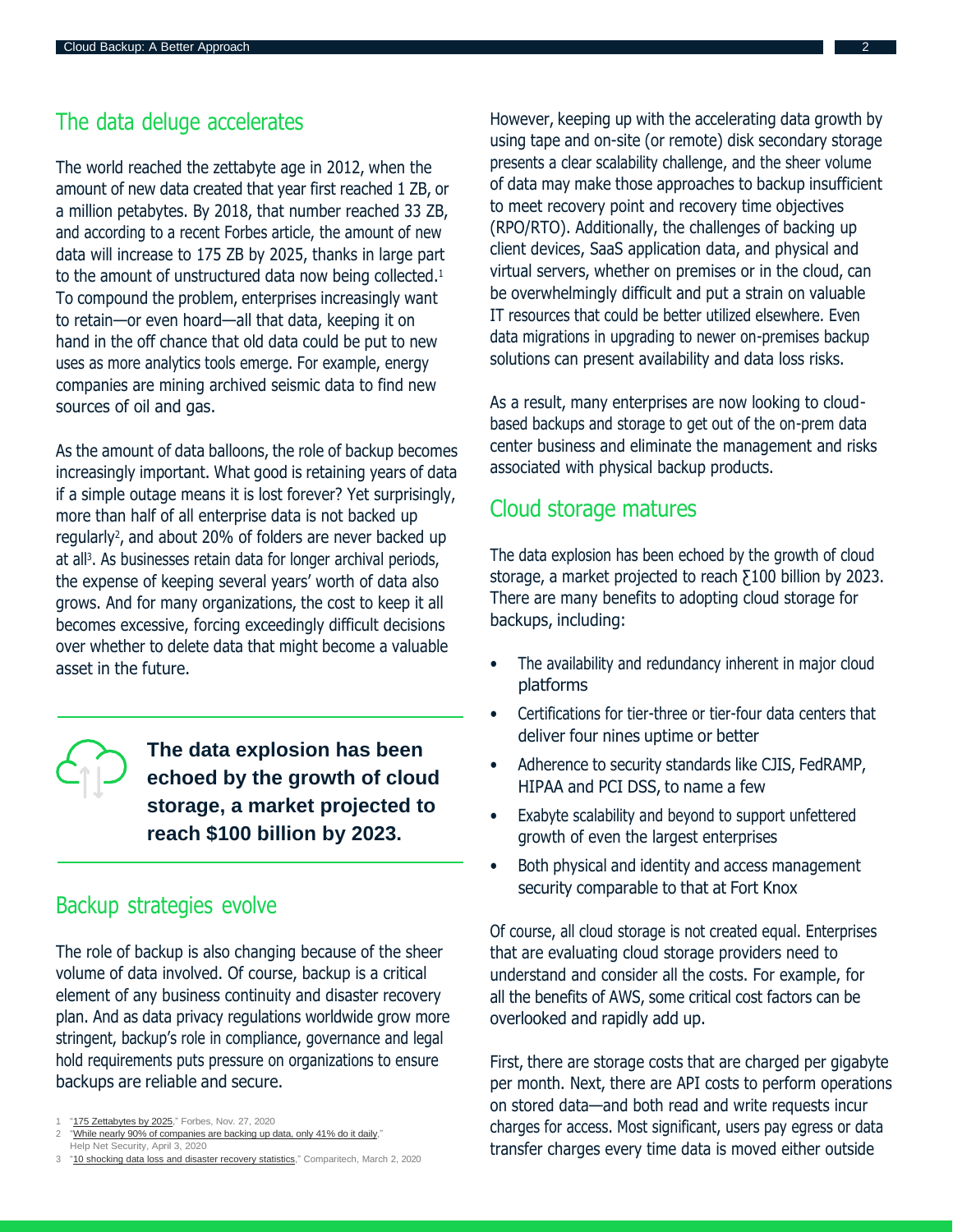**Wasabi hot cloud storage also uses a unique software architecture that accelerates data access, which further improves performance while speeding the retrieval of data when it is needed.**

its "home" AWS region or when it is downloaded off AWS altogether to either on-premises storage or another cloud provider. These hidden API and egress costs can quickly add up to unpleasant sticker shock when the monthly bills arrive.

These higher than expected TCO calculations, coupled with the complexity of migrating backups to AWS, are the primary reason many proof-of-concept cloud storage trials never graduate into full-scale cloud backup deployments.

## The ideal cloud backup

What, then, should enterprises look for when evaluating cloud storage offerings? First, the solution should be simple to provision and manage, so you can focus on creating business value rather than shipping tapes to and from offsite providers like Iron Mountain or waiting for deliveries of new disks to install in an on-premises array. Next, there should be no billing surprises so the organization knows what it will pay each month, regardless of how the data is accessed or whether it is moved out of the cloud for any reason.

To simplify migration, there should be support for the backup software you already use, rather than forcing a migration to unfamiliar backup and archival software with a steep learning curve. And the solution should offer the security, reliability and availability enterprises need to retrieve backup data in near real time to meet RPO and RTO objectives and customer service-level agreements. Only then will enterprises be able to eliminate all the headaches of on-premises or off-site secondary storage and get out of the storage business.

3

## Introducing Wasabi hot cloud storage

Fortunately, enterprises can rely on a solution that meets all those requirements today: Wasabi hot cloud storage. Founded by the team that created the popular Carbonite cloud backup for consumers, Wasabi is built on a hardware architecture that can put more data on a given disk drive, which drives efficiency up and cost per gigabyte down. Wasabi hot cloud storage also uses a unique software architecture that accelerates data access, which further improves performance while speeding the retrieval of data when it is needed.

Wasabi is supported by a vast partner network and offers certified support of hundreds of backup applications and data management tools to further simplify an organization's transition from on-premises to cloud-based backup.